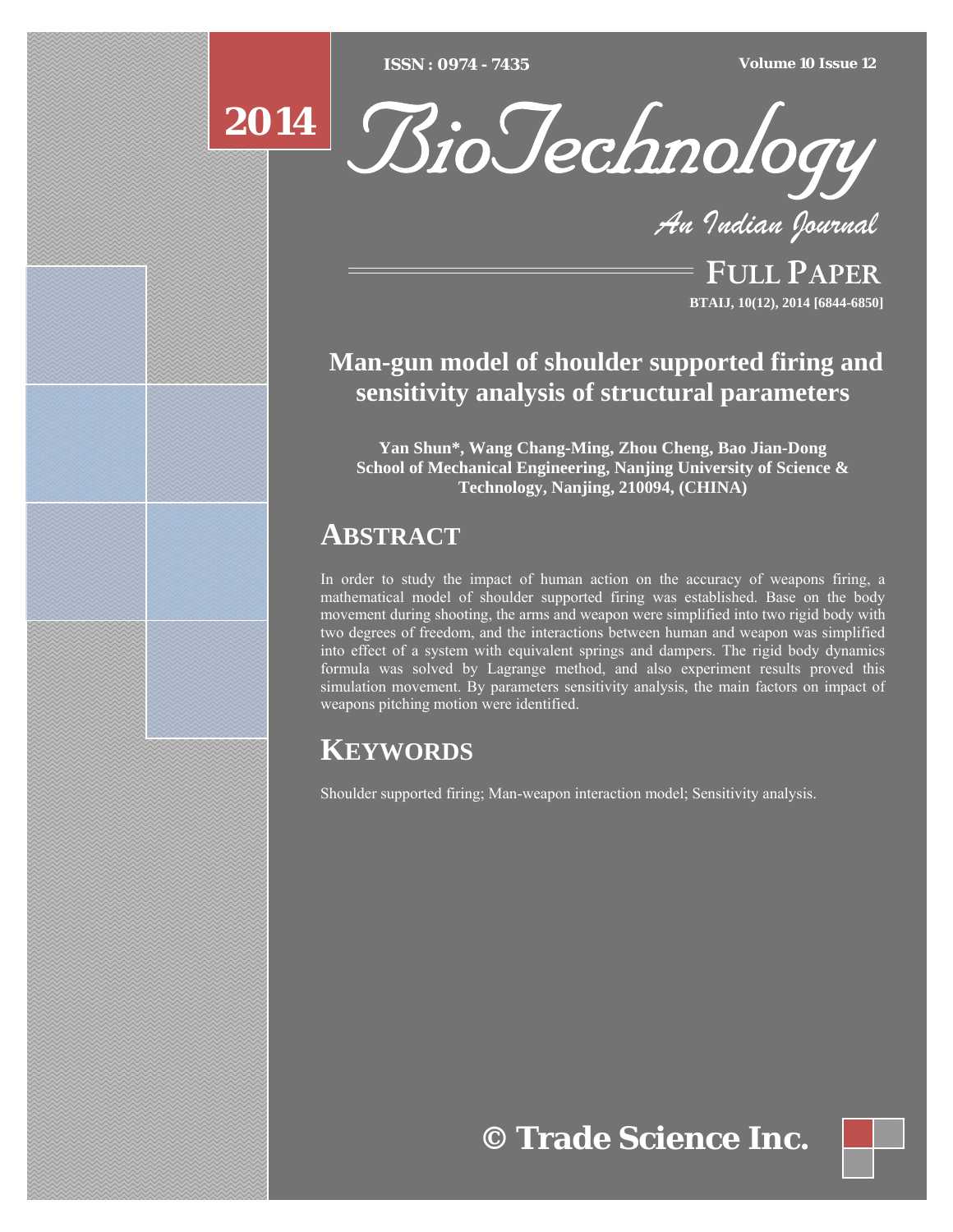#### **INTRODUCTION**

 Standing with automatic weapons firing is the body for sitting, shooting accuracy is affected in addition to weapons of factors, and the shooter in the shooting process, the role of arms control is inextricably linked to**[1-3]**.

 Shooting is a complex dynamic process. In biomechanical studies in humans, Kane proposed that we consider the body as multi-body systems articulated by limited rigid consisting; Hanavan simplified it as model of 15 rigid body**[3,4]**. According firing experiments of automatic weapons, the role of people in the shoulder gun system is simplified to two rigid system dynamics model who arrived in the shoulder shot gun system, through the system parameter sensitivity analysis to determine the key design parameters of the human role.

#### **MODEL AND ASSUMPTIONS**

 The main factors affect the accuracy of the weapon bursts is the stability of the gun in the moment of the firing automatic weapons<sup>[5-7]</sup>. According to the high-speed photography shooting video data shows that people gun system has the following features in the shooting sports during**[1,3]**: (1) Arms relative to the upper torso with a more visible level of recoil movement;  $(2)$  Arms with respect to the trunk pitching obvious; (3) Upper torso relative to the lower torso has a pitching motion; (4) The human body has a very small horizontal deflection in the horizontal plane direction.

 The basic structure of automatic weapons is symmetrical. Bore axis and the vertical rotary axis of the body are in the same vertical plane. Weapon deflection in the horizontal direction is small. A large number of automatic weapons firing tests also showed that the impact gun shooting accuracy by more obvious pitching motion. Therefore, this article focuses on the impact on human parameters on arms fire pitch stability. We do the following simplifying assumptions:

 (1) Force of the propellant gas provides incentives to the system, and its role very short time, in the kinetic equation in the form of pulse signal equivalent treatment;

 (2) According to the test shows that the lower limb portions remained stationary and the upper torso to the waist as the center of rotation with respect to the movement of the lower limbs of the pitch. In discussing the impact on arms fire against the shoulder pitching motion parameters can be fixed waist movement to simulate shooting on the torso has backed the case; (3) Clamping action of the human shoulder and head butt always make contact with the human body in the shooting process. Shoulder muscle tissue compression and buffer handling of weapons by a group of equivalent spring damper; (4) The support arm for weapons and arms control equivalent to acting on the center of rotation of a set of pitch elastic torsion spring and damper.

 Shooting yoke simplified model is as shown in Figure 1. Establish the base coordinate system OXYZ in the weapons pitching rotation center:  $K_1$ ,  $C_1$  for arms A rear seat cushion produce the equivalent elastic modulus and damping;  $K_2$ ,  $C_2$  pitch for arms A cushioning effect of the equivalent elastic and damping coefficients.



**Figure 1: Simplified model of shoulder supported firing**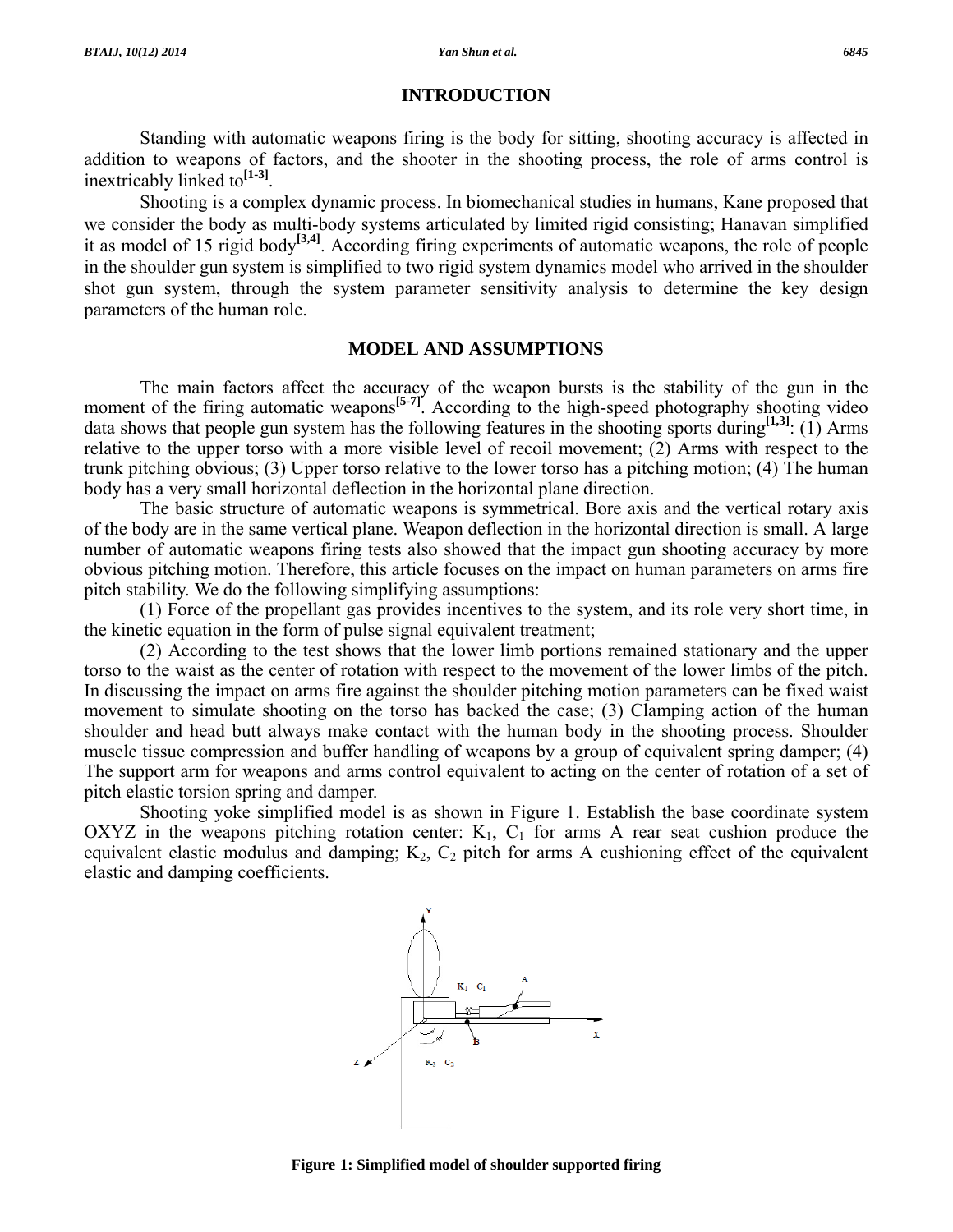#### **CAMPAIGN ANALYSES AGAINST THE SHOULDER SHOT MODEL**

 Motion of the model includes: weapon A equivalent body relative to the arm B has recoil translational motion; A and B at the same pitch angular velocity relative to the upper torso do pitching motion. Coordinate system is established as shown in Figure 2. Establish inertial coordinate system OXYZ in pitching rotation center in connection with the earth solid, and coordinate system  $OX_aY_aZ_a$ solid even piece B.



**Figure 2: Coordinate system of simplified model**

Where:  $L_0$  and  $\delta_0$  are the coordinate components of the equivalent body for arm B centroid in the coordinate system  $OX_aY_aZ_a$ ;  $X_0$  and  $\delta$  are the coordinate components of the equivalent body for arm A centroid in the coordinate system  $OX_aY_aZ_a$ ;  $\delta'$  is the distance of propellant gas force F (t) with respect to the center of rotation O.

### **SYSTEM DYNAMICS EQUATIONS DERIVED**

 Simplify shooting people against shoulder gun system model for two rigid systems. A relative translational motion of the B sit generalized displacement *x*, A and B with respect to the generalized displacement coordinates OXYZ Yang movement of *θ*. We use the Lagrange method to establish the system dynamics differential equation:

#### **(a) The system kinetic energy**

$$
T = \frac{1}{2} [(I_A + I_B + M_A x^2 + M_A \stackrel{\bullet}{\delta}^2 + M_B L_0^2 + M_B \stackrel{\bullet}{\delta}^2 + M_B L_0^2]
$$
  
+ 
$$
M_B \delta_0^2 \partial^2 + M_A x^2 - 2M_A x \partial \delta]
$$
 (1)

#### **(b) System potential**

$$
V = \frac{1}{2} K_2 (\theta - \theta_0)^2 + \frac{1}{2} K_1 (x - X_0)^2 + M_B g [L_0 (\sin \theta - \sin \theta_0) + \delta_0 (\cos \theta - \cos \theta_0)]
$$
  
+ 
$$
M_A g [x \sin \theta + \delta \cos \theta - X_0 \sin \theta_0 - \delta \cos \theta_0]
$$
 (2)

#### **(c) System lagrange function**

$$
L = T - V \tag{3}
$$

#### **(d) The generalized force of system**

 The generalized force of system: Non-conservative force generated by the damper effect; Propellant gas generalized displacement relative to the generalized force generated. The generalized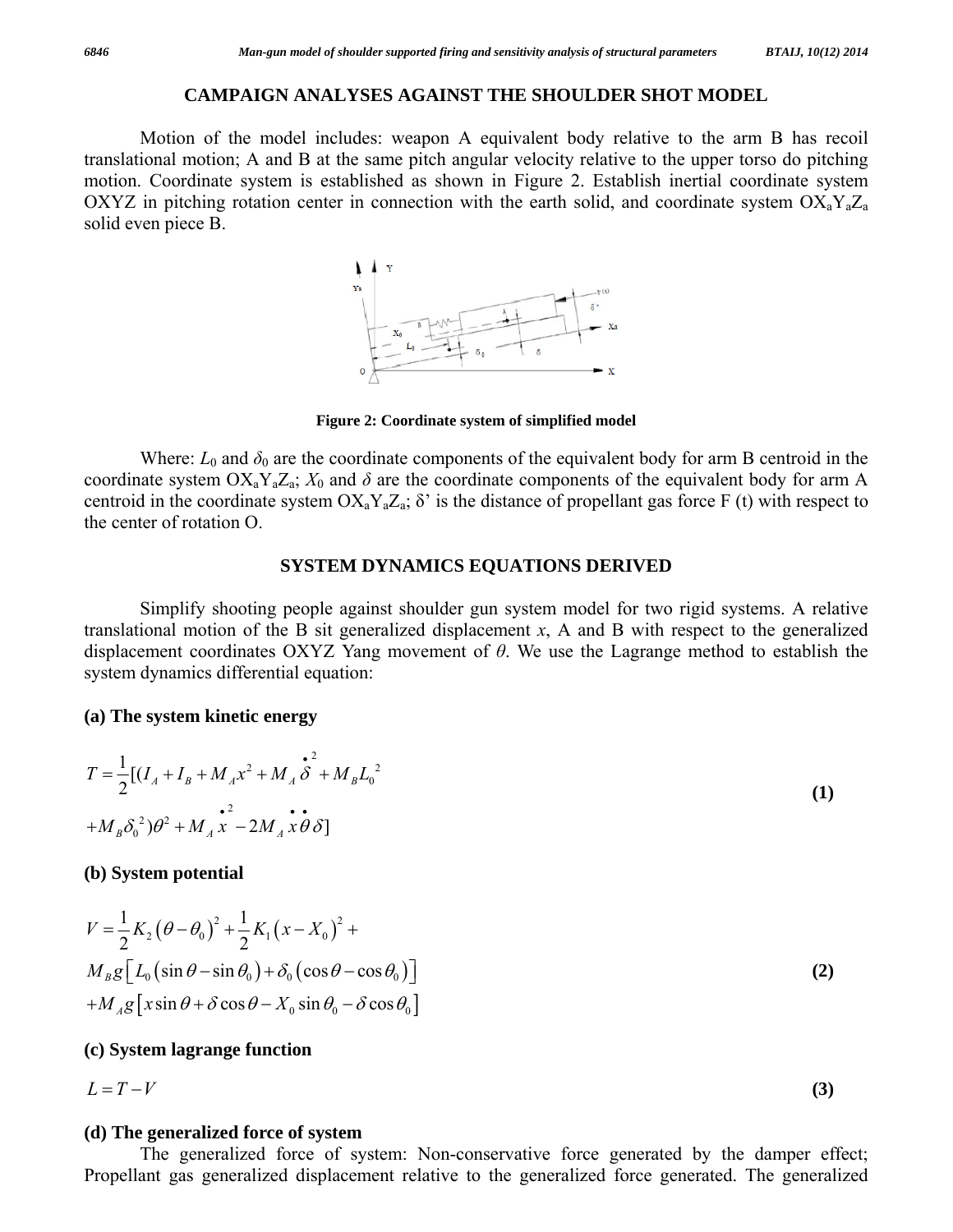force generated Propellant gas generalized displacement relative. For non-conservative forces generated by the dissipation model damper, the dissipation function system is:

$$
P = \frac{1}{2} \left( C_1^2 \mathbf{\hat{X}}^2 + C_2^2 \mathbf{\hat{\theta}}^2 \right)
$$
 (4)

#### **(e) The system dynamics equations**

 Human yoke shooting system is non-free rigid system, application of the second class constraints Lagrange equations with complete:

$$
a_{11} = M_A; a_{12} = a_{21} = -M_A \delta; a_{22} = I_A + I_B + M_A x^2 + M_A \delta^2 + M_B L_0^2 + M_B \delta_0^2;
$$
  
\n
$$
f_1 = -F(t) - C_1 x + M_A \dot{\theta} x - K_1 (x - X_0) - M_A g \sin \theta;
$$
  
\n
$$
f_2 = F(t) \delta' - C_2 \dot{\theta} - 2 \dot{\theta} x x M_A - K_2 (\theta - \theta_0) - M_B g L_0 \cos \theta + M_B g \delta_0 \sin \theta - M_A g x \cos \theta
$$
  
\n
$$
+ M_A g \delta \sin \theta
$$

Where:  $I_A$  and  $I_B$ , are respectively the rotational inertia for A and B with respect to the rotation center O; g is the acceleration due to gravity;  $M_A$  as a weapon mass;  $M_B$  for arm equivalent mass.

### **MODEL CHECKING**

 Inertia parameters and centroid location of weapons obtained by actual measurement; The inertia of the body based on height and weight parameters, according to the laws of statistical calculation to obtain [1, 4]; Equivalent elastic and damping coefficients selected intermediate values within the reference range [3]. Respective parameter values are as shown in TABLE 1.

| <b>Project</b>    | <b>Symbol</b>                  | Value  | <b>Project</b> | <b>Symbol</b>                 | <b>Value</b> |
|-------------------|--------------------------------|--------|----------------|-------------------------------|--------------|
| <b>Mass</b>       | $M_A/kg$                       | 4.5    | Damping        | $C_2/N$ m s deg <sup>-1</sup> | 1.13         |
| <b>Mass</b>       | $M_B/kg$                       | 7.5    | Geometry       | $L_0/m$                       | 0.4          |
| Moment of inertia | $I_A/kg·m^2$                   | 0.2056 | Geometry       | $\delta_0/m$                  | 0.02         |
| Moment of inertia | $I_B/kg·m^2$                   | 0.6349 | Geometry       | $x_0/m$                       | 0.205        |
| Spring stiffness  | $K_1/N \cdot m^{-1}$           | 2000   | Geometry       | $\delta/m$                    | 0.02         |
| Spring stiffness  | $K_2/N \cdot m \cdot deg^{-1}$ | 0.96   | Geometry       | $\delta'/m$                   | 0.02         |
| Damping           | $C_1/N \cdot s \cdot m^{-1}$   | 300    |                |                               |              |

**TABLE 1: Parameter estimations of model** 

 Solving equations and dynamical systems draw weapons after sitting displacement, velocity and recoil time curve shown in Figure 3; Shooting experimental weapon recoil displacement, recoil velocity versus time curve shown in Figure 4. By comparison, the simulation displacement curve has an additive effect in the 0.3s, the maximum displacement and experimental firing achieve basically the same each time; Simulation speed curve of the overall trend is consistent with the experimental curve curve; Since the simulation only see the equivalent force of a propellant gas as impact load input, without regard to automatic weapons, machine vibrations caused by impact forces and other weapons, so the speed curve is the experimental curve smooth without jitter. In this paper we study the role of weapons and human impact on the pitch, so you can simplify the internal vibrations of weapons handling, simplified models can describe the movement against the shoulder shot of the main characteristics and laws.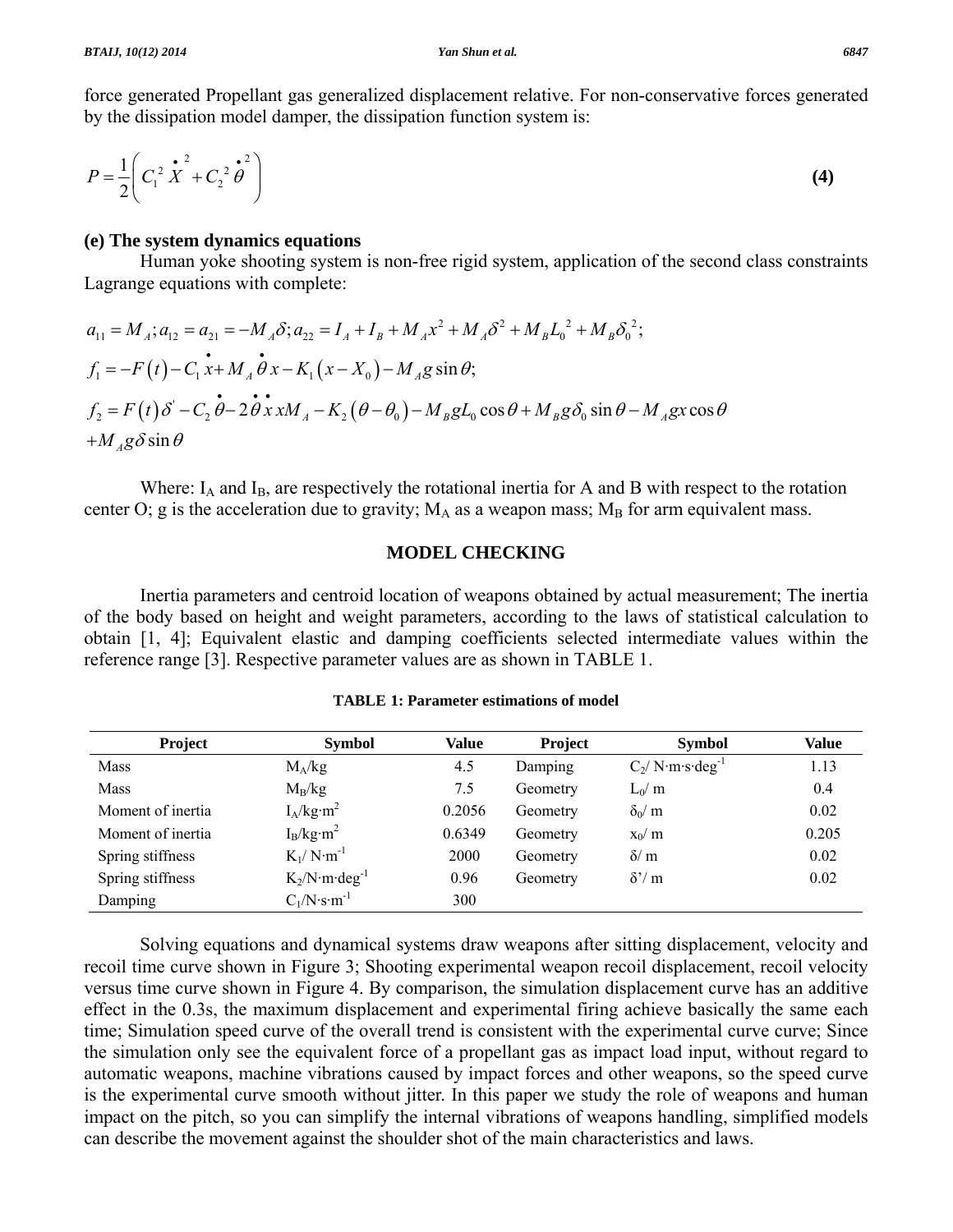





**Figure 4: Tested curves of recoil displacement and velocity displacement and velocity**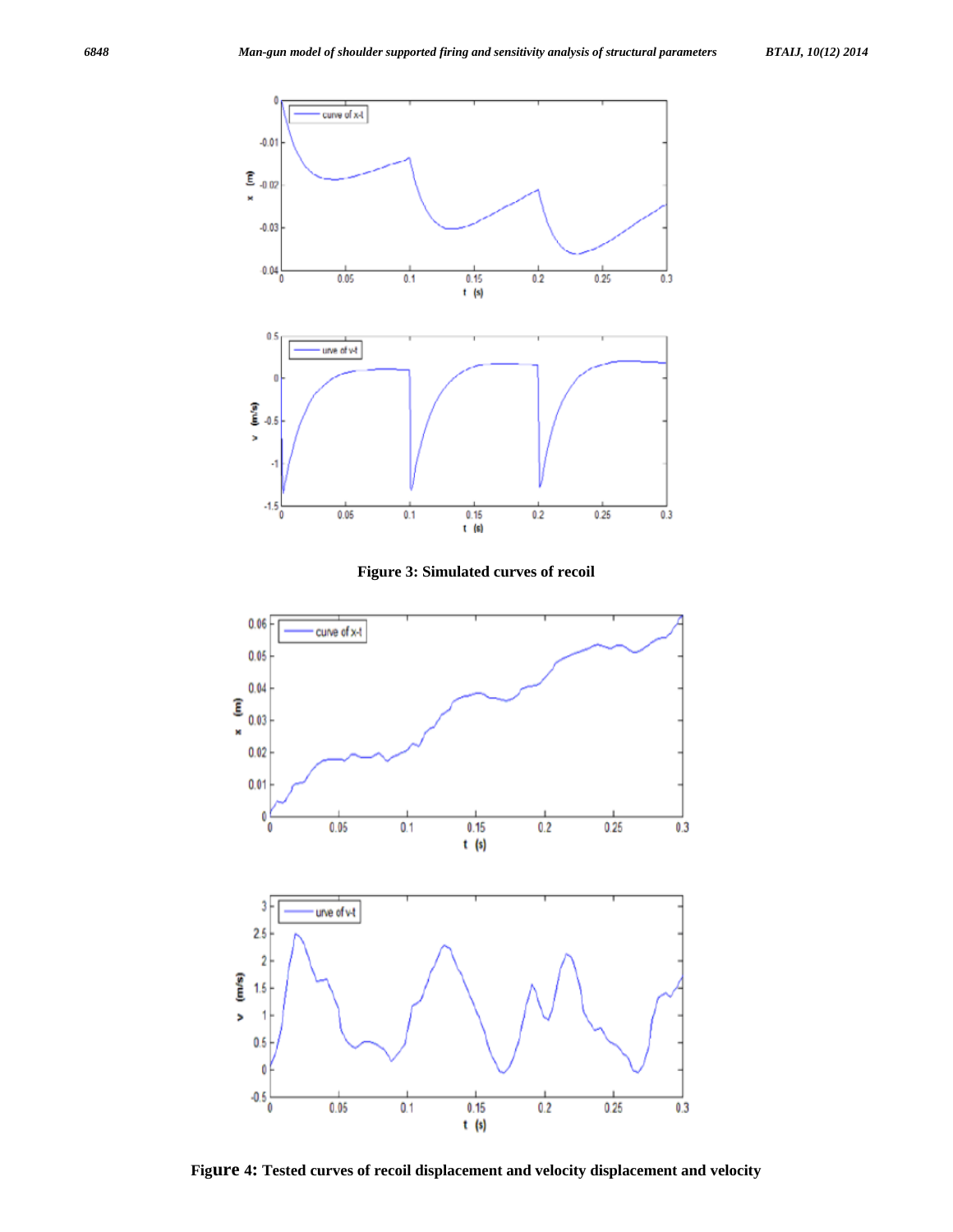#### **SENSITIVITY ANALYSIS OF THE SYSTEM PARAMETER**

 Human control of weapons mainly reflects by buffering the human shoulder and arm sitting on the arms and pitch movement. So select the parameters  $K_1$ ,  $K_2$ ,  $C_1$ ,  $C_2$  as the design variables for sensitivity analysis; Weapons firing instant pitch stability is an important factor affecting shooting accuracy, so choose the starting shooting weapons at the end of the pitch angle of the objective function. Parameter values are as shown in TABLE 1, the range within  $\pm$  50% of the sensitivity analysis of each parameter, respectively, results shown in Figure 5.



**Figure 5: Sensitivity curves of shoulder supported parameters** 

 Equivalent treatment yoke parameter sensitivity, can obtain one hundred meters piano to spread due to the design variables: The deviation  $K_1$  leads to is 0.0237m; The deviation  $K_2$  leads to is 0.0063m; The deviation  $C_1$  leads to is 0.0698m; The deviation  $C_2$  leads to is 0.3496m; Thus, the impact of  $C_2$  to weapons pitching motion is significantly, and it is a major design variables of the human gun system. In model simulations, we must strictly control the range of variables; the impact of  $K_2$  to weapons pitching motion is small.

#### **CONCLUSIONS**

 According to the characteristics of human motion during shooting, people will arrive shoulder gun system simplifies shooting by two rigid arms and arm two degrees of freedom system consisting of equivalent quality. By solving the system dynamics model to obtain the movement of weapons in line with the experimental laws. By sensitivity analysis, identify the impact of the main weapons against the shoulder pitching motion parameters are: Pitch buffer equivalent damping coefficient  $C_2$ ; Equivalent elastic recoil factor  $K_1$  and damping coefficient  $C_1$ . Provide some reference to human gun system modeling and the design and optimization of key parameters. This article only discusses the impact of human action on the shoulder and arm shot pitch stability, the role of human gun research has some limitations, needs further comprehensive study of human factors in the role of impact weapon firing accuracy.